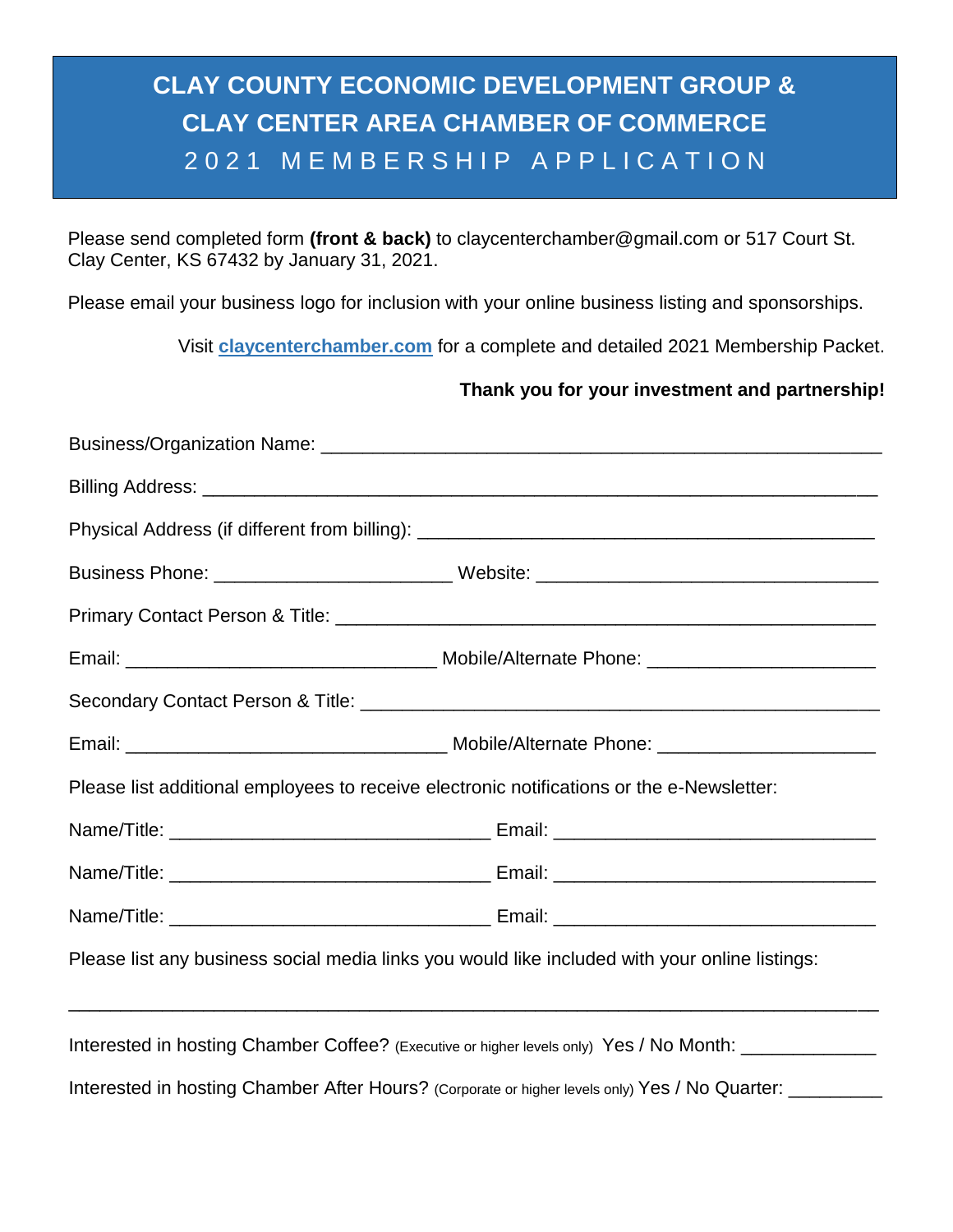### **MEMBERSHIP**

Please visit claycenterchamber.com for a complete 2021 Membership Packet, including comprehensive membership levels and benefits along with sponsorship and event descriptions**.** Please **check** which level of membership you wish to join at. Thank you for your investment and partnership!

| <b>Associate Level: \$100 (Individual, Non-Profit, Civic</b><br>Organization, Church, etc. - not for profit businesses) | Corporate Level: \$800 - 1499         |  |
|-------------------------------------------------------------------------------------------------------------------------|---------------------------------------|--|
| <b>Classic Level: \$200 - 499</b>                                                                                       | <b>Strategic Level: \$1500 - 2499</b> |  |
| <b>Executive Level: \$500 - 799</b>                                                                                     | <b>Elite Level: \$2500+</b>           |  |

#### **SPONSORSHIPS**

Please indicate what event or events you would like to sponsor and at what level by **circling** the amount provided in the charts below. If you would like to be contacted 60 days prior to an event to discuss availability and sponsorship opportunity please place a **check mark** in the space provided.

| <b>Event</b>                    | <b>Platinum</b> | Gold   | Silver | Contact |
|---------------------------------|-----------------|--------|--------|---------|
| <b>January - Annual Meeting</b> | \$1500          | \$500  | \$250  |         |
| <b>April - Eggstravaganza</b>   | \$1000          | \$350  | \$175  |         |
| <b>May - Golf Tournament</b>    | \$1500          | \$500  | \$250  |         |
| <b>July - Independence Day</b>  | \$2500          | \$1250 | \$625  |         |
| <b>September - Piotique</b>     | \$3000          | \$1500 | \$750  |         |
| <b>October - Halloween Howl</b> | \$500           | \$250  | \$125  |         |
| <b>Nov. / Dec. - Christmas</b>  | \$2000          | \$1000 | \$500  |         |



#### **COMMUNITY PARTNER**

This is an additional investment to your membership. We are coming together and we want you to join us! There is no better time than now to work closely as a community and share our resources.

The Community Partnership investment includes a quarterly invitation to our **Community Partner round table forum.** Each community partner is welcome to give an update, hear from other stakeholders, and help develop new ideas. Be in the "know" and be heard, be a community partner!

| <b>2021 INVESTMENT</b>     |  |
|----------------------------|--|
| Membership Investment      |  |
| Sponsorship Total          |  |
| Community Partner (\$1000) |  |

**Please return by Jan. 31st, 2021** to: Clay County EDG 517 Court St. Clay Center, KS 67432. **Checks payable to CCEDG**

Monthly payments are available through the automatic ACH withdrawals. Contact us for details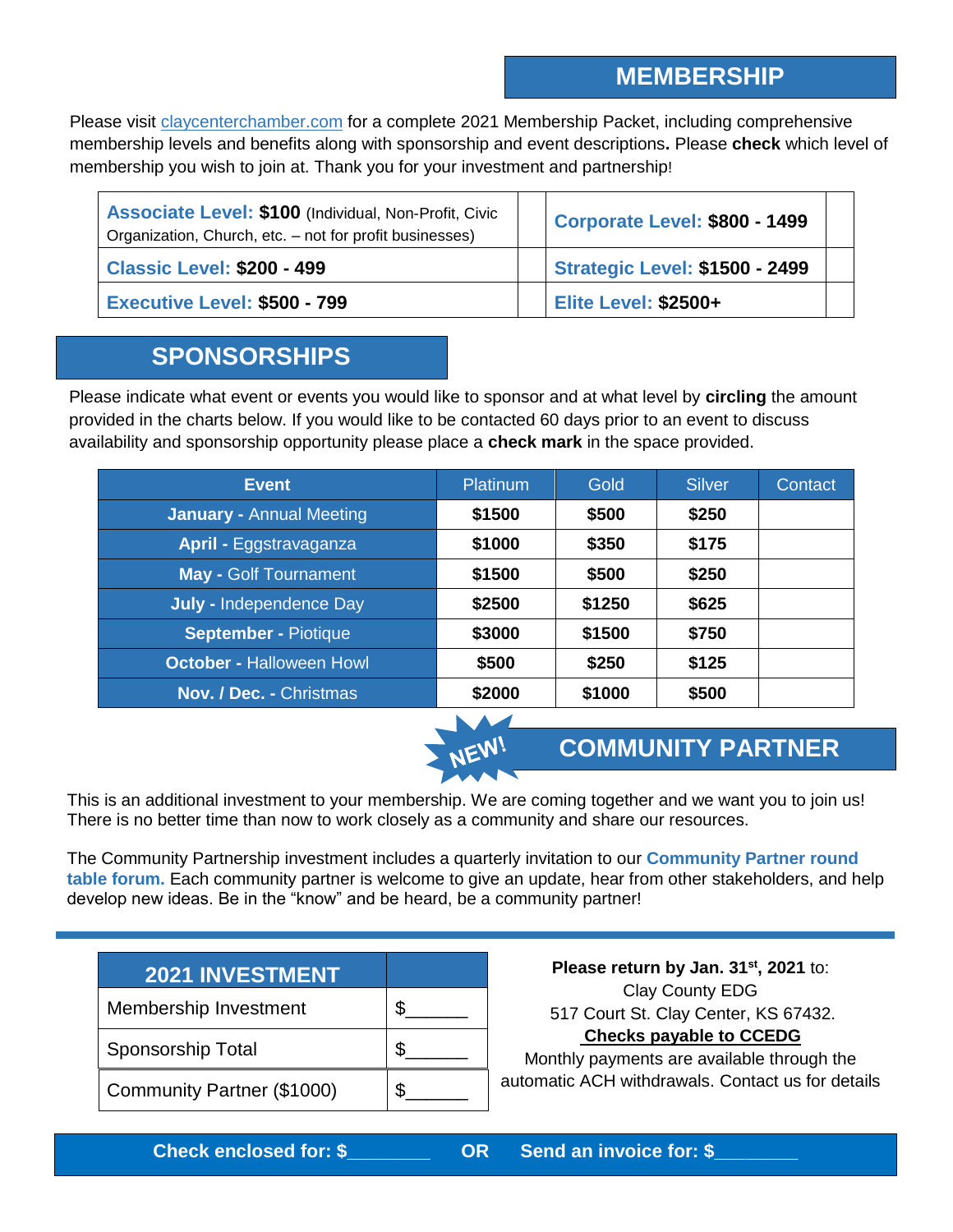# **2021 MEMBERSHIP BENEFITS**

| CLAY CENTER AREA (CHAN CO                                     | Associate<br>Level<br>\$100 | Classic<br>Level<br>$$200 - 499$ | Executive<br>Level<br>$$500 - 799$ | Corporate<br>Level<br>$$800 - 1499$ | Strategic<br>Level<br>\$1500 - 2499 | Elite<br>Level<br>$$2500+$ |
|---------------------------------------------------------------|-----------------------------|----------------------------------|------------------------------------|-------------------------------------|-------------------------------------|----------------------------|
| Membership Banner - Displayed in our office and at all events | X                           | X                                | $\boldsymbol{\mathsf{x}}$          | $\mathsf{x}$                        | X                                   | $\mathsf{x}$               |
| Invitations & Alerts for Chamber Events                       | X                           | $\mathsf{x}$                     | $\mathsf{x}$                       | $\mathsf{X}$                        | X                                   | $\mathsf{x}$               |
| Notification of Sponsorship & Participation Opportunities     | X                           | $\pmb{\mathsf{X}}$               | $\boldsymbol{\mathsf{x}}$          | X                                   | $\pmb{\mathsf{X}}$                  | $\boldsymbol{\mathsf{x}}$  |
| e-Newsletter Subscription                                     | X                           | X                                | $\boldsymbol{\mathsf{x}}$          | X                                   | X                                   | X                          |
| <b>Standard Online Member Directory Listing</b>               | X                           | $\pmb{\mathsf{X}}$               | $\boldsymbol{\mathsf{x}}$          | X                                   | $\pmb{\mathsf{X}}$                  | X                          |
| "Like" on Facebook by Chamber Page                            | X                           | X                                | $\boldsymbol{\mathsf{x}}$          | X                                   | X                                   | X                          |
| Events/Sales Shared to Chamber Facebook Page (1/wk.)          | X                           | X                                | $\pmb{\times}$                     | X                                   | $\mathsf{x}$                        | $\pmb{\mathsf{x}}$         |
| Submit Events/Major News to include in e-Newsletters          | X                           | X                                | X                                  | X                                   | $\mathsf{x}$                        | X                          |
| Job Postings on Chamber Website                               | X                           | $\pmb{\mathsf{X}}$               | $\boldsymbol{\mathsf{x}}$          | X                                   | $\pmb{\mathsf{X}}$                  | $\boldsymbol{\mathsf{x}}$  |
| <b>Grand Opening and Ribbon Cuttings</b>                      | X                           | $\mathsf{x}$                     | $\boldsymbol{\mathsf{x}}$          | $\mathsf{X}$                        | $\mathsf{x}$                        | $\boldsymbol{\mathsf{x}}$  |
| Included on the Membership List for Hometown Welcome          | X                           | X                                | $\boldsymbol{\mathsf{x}}$          | X                                   | $\mathsf{x}$                        | $\boldsymbol{\mathsf{x}}$  |
| <b>Chamber Member Window Decal</b>                            | X                           | $\mathsf{x}$                     | X                                  | $\mathsf{x}$                        | $\mathsf{x}$                        | X                          |
| Inclusion in the VIP Passport Program                         | X                           | X                                | X                                  | X                                   | X                                   | X                          |
| Business Referrals from the Chamber office                    | X                           | $\mathsf{x}$                     | $\boldsymbol{\mathsf{x}}$          | X                                   | X                                   | X                          |
| Additional Category in Online Member Directory                |                             |                                  | $\mathbf{1}$                       | $\overline{2}$                      | 3                                   | $\overline{4}$             |
| Additional Facebook Posts Per Month                           |                             |                                  | $\mathbf{1}$                       | $\overline{2}$                      | 3                                   | $\overline{4}$             |
| Community E-newsletter Ads Per Year                           |                             |                                  | $\mathbf{1}$                       | $\overline{2}$                      | 4                                   | 8                          |
| Facebook Post Boosted Per Year                                |                             |                                  | $\mathbf{1}$                       | $\overline{2}$                      | 3                                   | $\overline{\mathbf{4}}$    |
| Chamber Coffee Host Opportunity                               |                             |                                  | $\mathsf{x}$                       | X                                   | X                                   | $\mathsf{x}$               |
| After Hours Host Opportunity                                  |                             |                                  |                                    | X                                   | X                                   | X                          |
| "Advertorial" in e-Newsletter                                 |                             |                                  |                                    | X                                   | X                                   | X                          |
| <b>Facebook Business Spotlight</b>                            |                             |                                  |                                    | X                                   | X                                   | $\boldsymbol{\mathsf{x}}$  |
| 2021 Independence Day Celebration Promotional Sponsorship     |                             |                                  |                                    |                                     | X                                   | X                          |
| 2021 Piotique Promotional Sponsorship                         |                             |                                  |                                    |                                     | X                                   | $\mathsf{x}$               |
| 2021 Halloween Promotional Sponsorship                        |                             |                                  |                                    |                                     | X                                   | $\mathsf{x}$               |
| 2021 Christmas Promotional Sponsorship                        |                             |                                  |                                    |                                     | X                                   | $\mathsf{x}$               |
| 2021 Chamber Golf Classic Hole Sponsorship                    |                             |                                  |                                    |                                     |                                     | X                          |
| 2022 Annual Banquet Table Sponsorship                         |                             |                                  |                                    |                                     |                                     | X                          |
| KCLY 15 second Ad - "Proud Chamber Member"                    |                             |                                  |                                    |                                     |                                     | $\mathsf{x}$               |
| 5-Minute Facebook Live Video featuring your business          |                             |                                  |                                    |                                     |                                     | X                          |
| Monthly Business Informational Video Sponsorship              |                             |                                  |                                    |                                     |                                     | $\pmb{\times}$             |

Due to the current COVID-19 pandemic events and sponsorships are subject to change.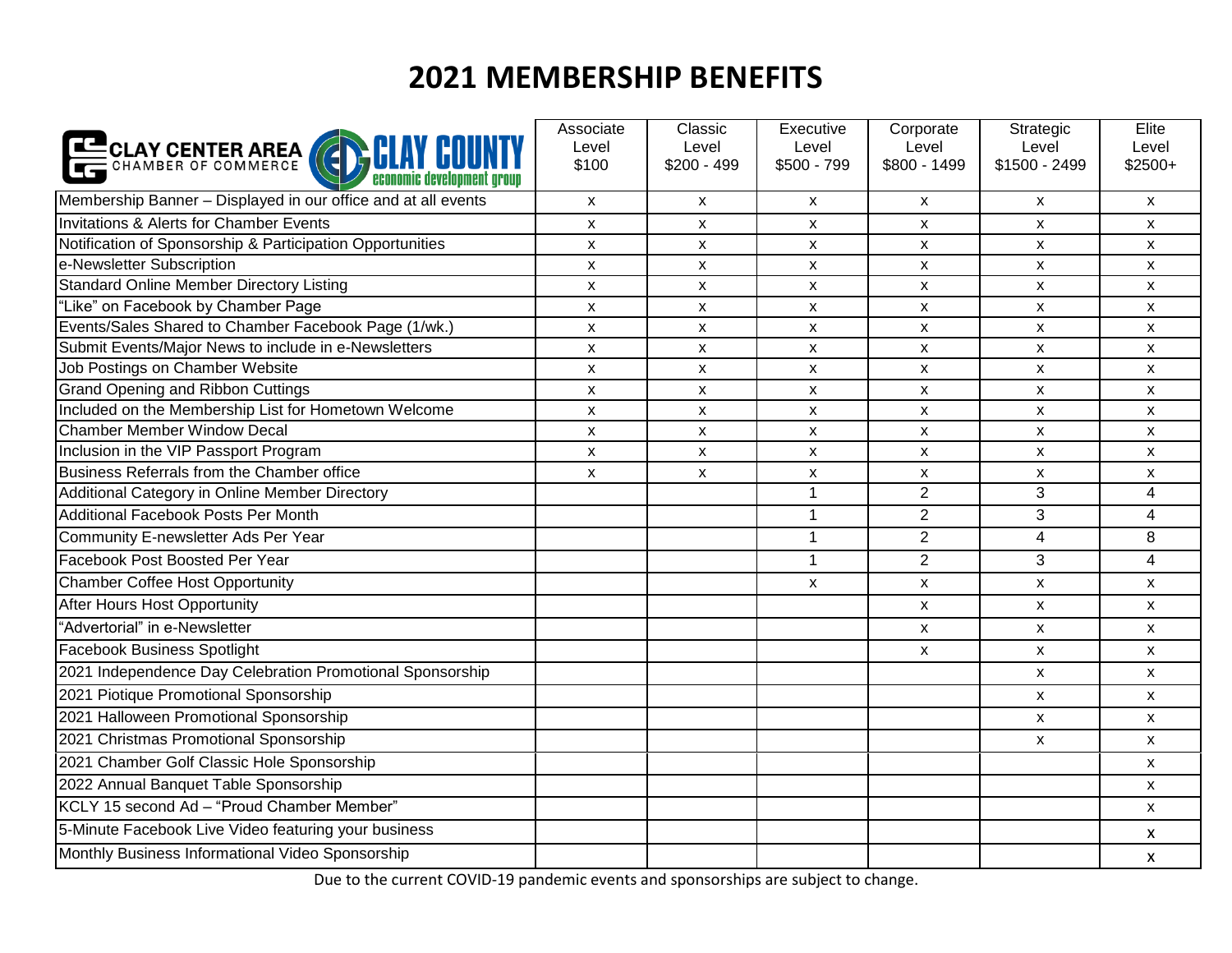### **2021 EVENTS DESCRIPTIONS & OPPORTUNITIES**

**Chamber Coffee:** Chamber Coffee will be held the first Wednesday of each month 8:00 – 9:00 a.m. hosted by various businesses. You must be an Executive Level Member or higher to host, selected on a first come first serve basis. The member hosting will have the option to host at their place of business or use another facility while still receiving host credit. The Chamber will work closely with the host to plan the event and ensure success. The Chamber will provide coffee and a breakfast treat. This is a FREE networking opportunity for all community members to attend. Please select on page one if you would like to host Chamber Coffee and list what month works best for you.

**Chamber After Hours:** Chamber After Hours will be held quarterly and hosted by various businesses. You must be a Corporate Level Member or higher to host, selected on a first come first serve basis. The member hosting will have the option to host at their place of business or use another facility while still receiving host credit. The Chamber will work closely with the host to plan the event and ensure success. Please select if you would like to host Chamber After Hours on your application and circle within which quarter. The Chamber will be in contact with you to set an exact date and discuss details. Below are the available time frames within each quarter.

**1**<sup>st</sup> Quarter: March 25<sup>th</sup> – April 3<sup>rd</sup> 2 3<sup>rd</sup> Quarter: September 30<sup>th</sup> – October 2<sup>nd</sup> 4<sup>th</sup> Quarter: December 9<sup>th</sup> - 18th

2<sup>nd</sup> Quarter: June 24<sup>th</sup> – July 3rd

**April – Easter Eggstravaganza:** Hundreds of children gather on the Courthouse Square, along with our local Fire Department and Easter Bunny. This event is very well attended by both community members and visitors.

**May – Chamber Golf Classic:** An 18 hole tournament held at the Clay Center Country Club. About 20 teams gather for a four-person scramble and a day full of fun. This is our biggest fundraiser for our wonderful Fireworks Display!

**July – Independence Day Celebration & Fireworks:** A huge celebration that continues on into the night. Bounce houses, face painting, numerous vendors, and baby crawl on the Courthouse Square. Followed by the beloved Clay Country Firework display.

**September – Piotique Celebration:** Our biggest celebration of the year and a tradition since 1936! Starting bright and early with the Mark A. Chapman road race, followed by numerous vendors and activities on the square, downtown entertainment, our Grand Parade, and concludes with the beer garden for an all day celebration! Over a thousand people coming from near and far to attend this event!